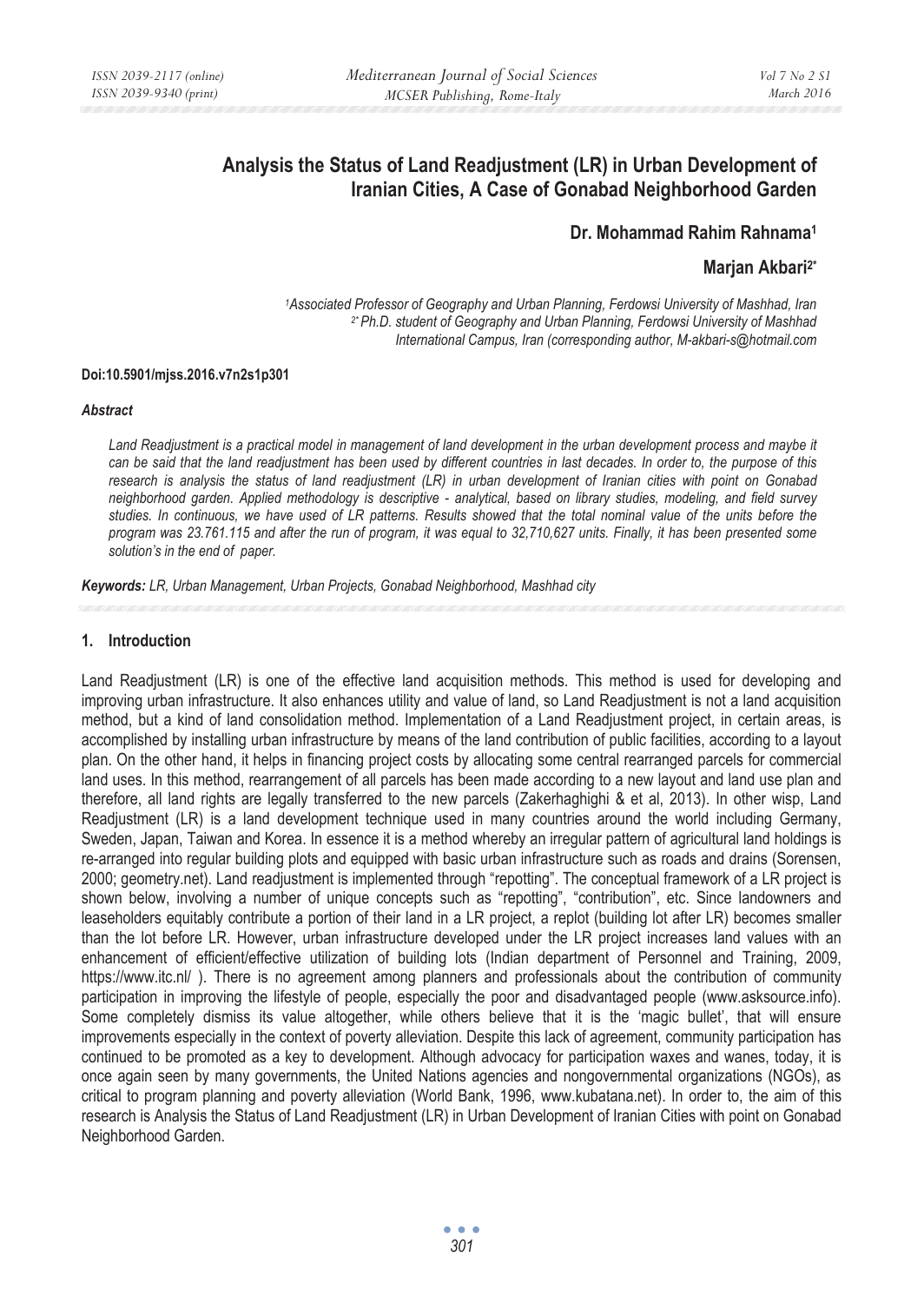### **2. Background**

LR is a technique used for both the development of new areas and the reorganization of the structured areas in urban regions. Conditions for this efficient application of the LR Method can be considered under seven headings including, cost recovery, sharing of the project benefits and costs, including of infrastructure constructions and costs of LR process, conditions arising in terms of planning and public participation, number of technical personnel and management and quality of cadastral maps (Turk, 2007; Larsson, 1997).



**Figure 1.** Plots of land reform and improving public facilities, the positive aspects of the reorganization plan. **Resource:** Habibi & Haji bandeh, 2009.

According to the article of 166 of the third program of socio-economic and cultural law of Iran Islamic Republic approved in 2000 based on allocation of the credit for the historical fabric the historical and cultural organization of the Esfahan Joibareh was begun in 2003 (Zabihi & et al, 2012).



**Figure 2.** An example of historical and cultural organization in Isfahan. **Resource:** Zabihi & et al, 2012.

More than 100 years ago Franz Adickes, the previous Lord Mayor of Frankfurt am Main, created a law to force landowners to participate in so called land readjustment projects. The basic idea of this instrument is to exchange the plots of the landowners and not to expropriate them. The municipalities get the areas needed for public use, that can be extracted from the whole project area as a kind of land decrease ((JÖKEL. 2004; www.fig.net).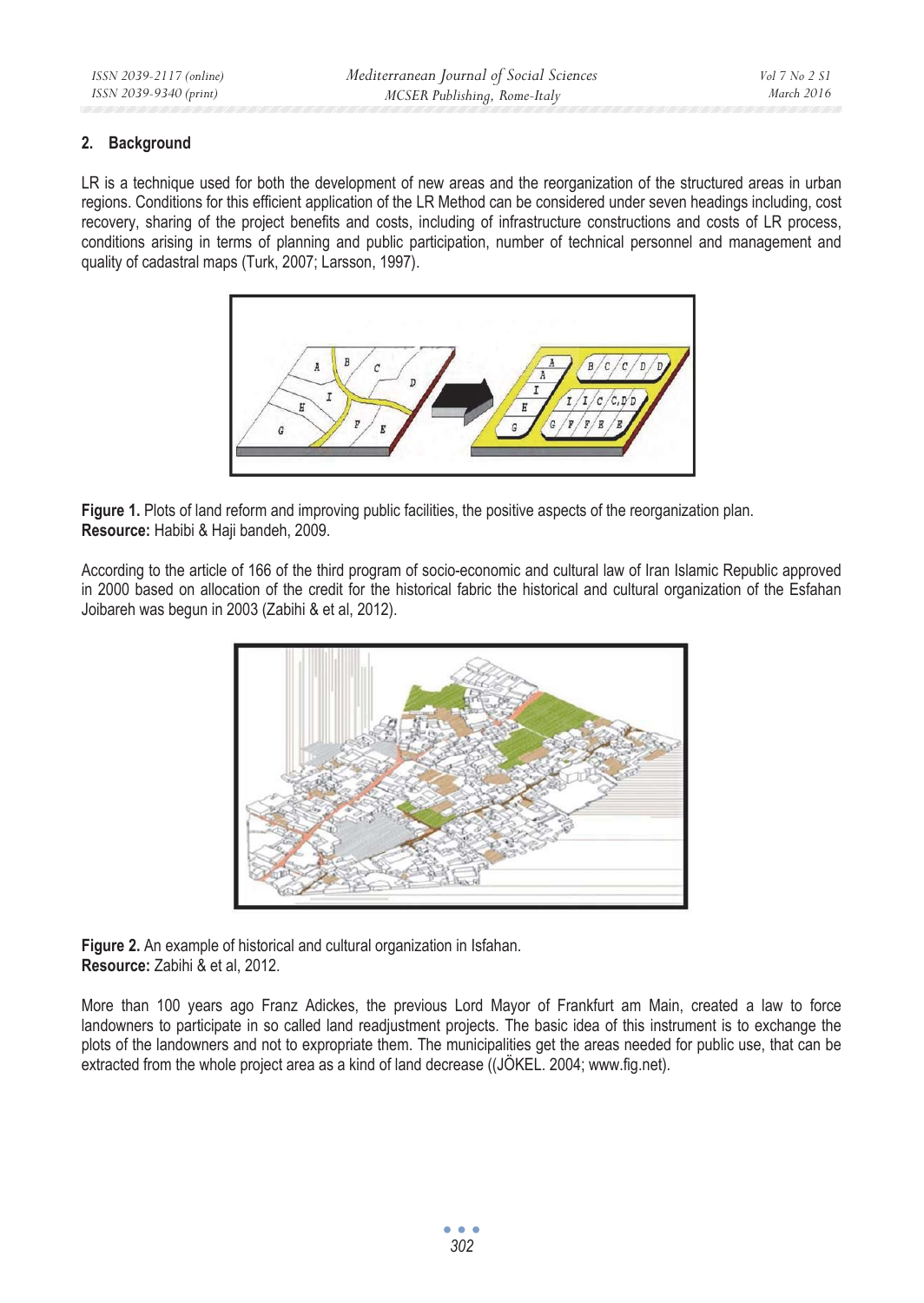

**Figure 3.** The first project of LR in Taiwan.

**Resource:** http://web.mit.edu/urbanupgrading/ upgrading/issues-tools/index.html The World Bank Group.

### **3. Methodology**

Applied methodology is descriptive - analytical, based on library studies, modeling, and field survey studies. In continuous, we have used of LR patterns to evaluation the changes in case study region according to figure (4).



**Figure 4.** Previous and taken development in LR Gonabad Neighborhood Garden.



**Figure 5.** A view of Case study regions and its land uses.

# **4. Findings and Results**

In other words, the process of land reform can be introduced as a way to develop the land on which the change in the pattern of land ownership, land distribution pattern has changed owners. For the implementation of land reform program, there are several stages in different countries, it is different according to the rules and policies related to land. In the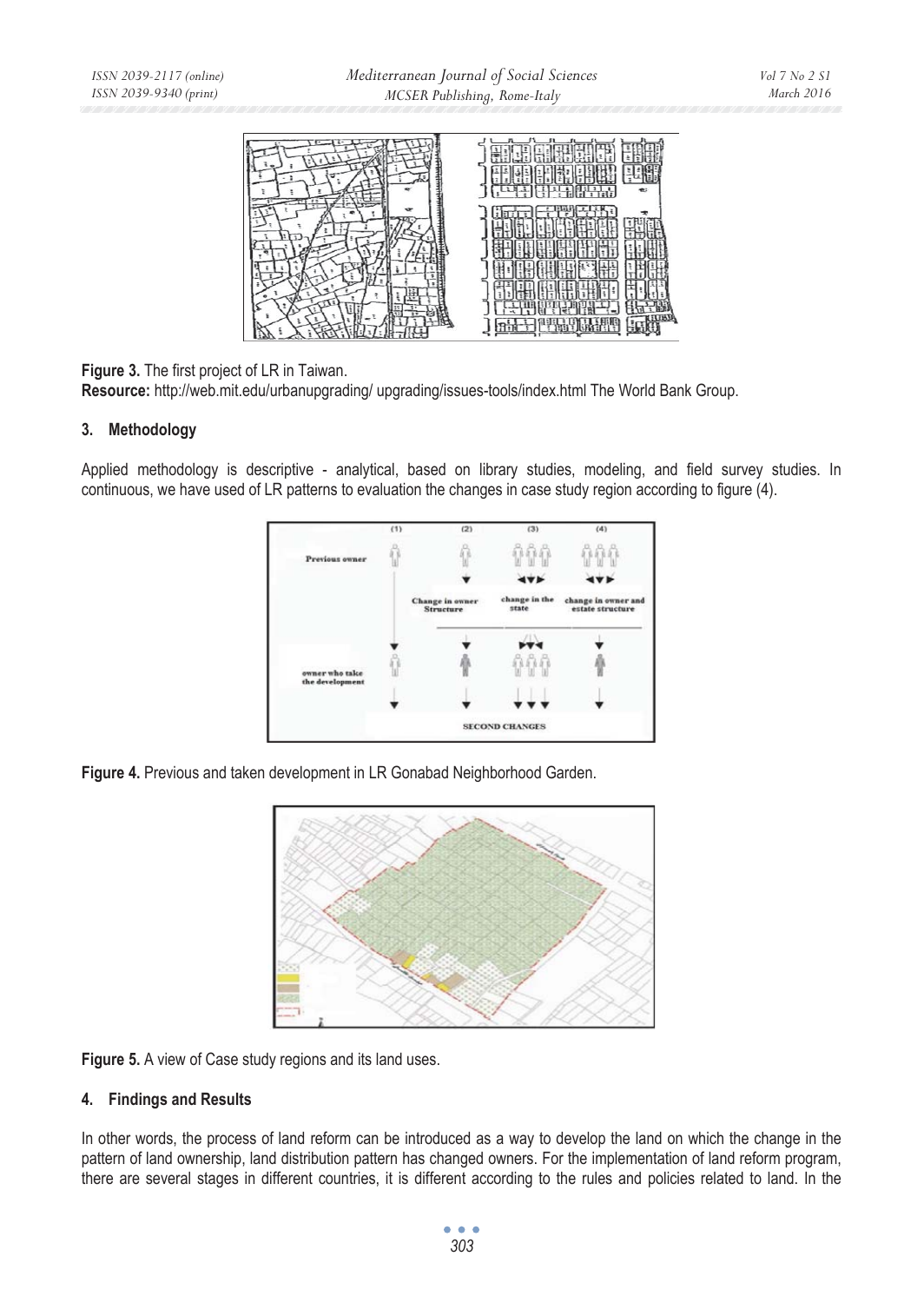meantime, perform calculations and redistribution of land are the main steps that can be seen in all the samples studied. The purpose of perform calculations of the land readjustment program is the estimated benefits and costs of development and determine the ownership participation in providing of these costs.

**Table (1).** Land use levels in the current status of case study region.

| <b>Land Use</b> | Area $(m2)$ | Proportion |
|-----------------|-------------|------------|
| Residential     |             |            |
| Garden          |             |            |
| Agriculture     |             |            |
| Arid            |             |            |
| Total Land use  |             |            |
| Street network  |             |            |
| Total           |             |            |

To evaluate the feasibility parameter, in the beginning must be audited the real properties which are located in the study area. In order to, the characteristic of all parts of the area were recorded on the basis of field area, the lords area, land use and the type of owner. After the audit of real estates, The first block project was used in the framework of the regulations and detailed design criteria. Moreover, in the general orientation was considered adaptation the project with the climatic characteristics.



**Figure 6.** Block proposed based on studies in the case study region.

Based on the findings in table (2) about 60% of the ground level of must be allocated to residential garden. Also, respectively 5/7% to the services, 7/2% to green space and 30% remaining was dedicated to street network. The assigned block to the collection and dissemination the services adjacent streets and it is located in the near of complex center. In the next step would be to develop a range of costs arising from the study estimated. To make these estimates, we have prepared a list of these costs. These costs include the costs of four main categories consist of: design and development management, administrative cost of land preparation and construction of road networks, infrastructure construction cost and construction cost projected service spaces.

|  |  | Table (2). Suggest Land use levels to case study region. |  |  |  |  |  |  |  |
|--|--|----------------------------------------------------------|--|--|--|--|--|--|--|
|--|--|----------------------------------------------------------|--|--|--|--|--|--|--|

| <b>Land Use</b> | Area $(m2)$ | Proportion |
|-----------------|-------------|------------|
| Residential     |             |            |
| Garden          |             |            |
| Agriculture     |             |            |
| Arid            |             |            |
| Total Land use  |             |            |
| Street network  |             |            |